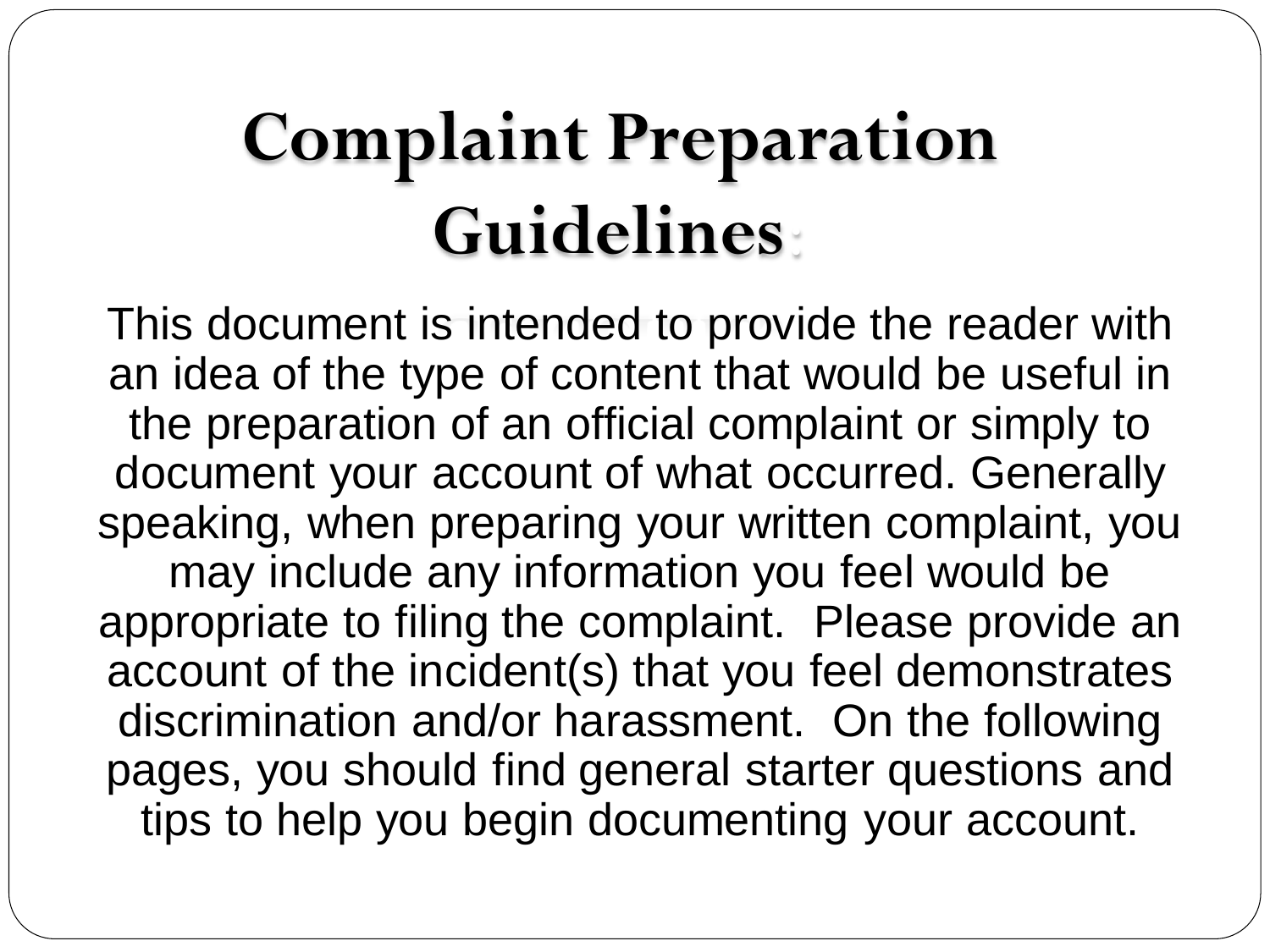## Complaint Preparation Guidelines:

- 1. Prepare your account/documentation which will answer the following questions:
	- A. What occurred and what was done specifically that leads you to believe you have been harassed/discriminated ?
	- B. When and where did the incident occur?
	- C. Who were the individuals involved?
	- D. Who witnessed the incident?
	- E. Has it occurred more than once? If yes, when, where and how long?
	- F. Identify any evidence that this incident was motivated by the complainant's/victim's (Race, gender, religion, color, national origin, age, gender, sexual orientation, veteran status, or disability).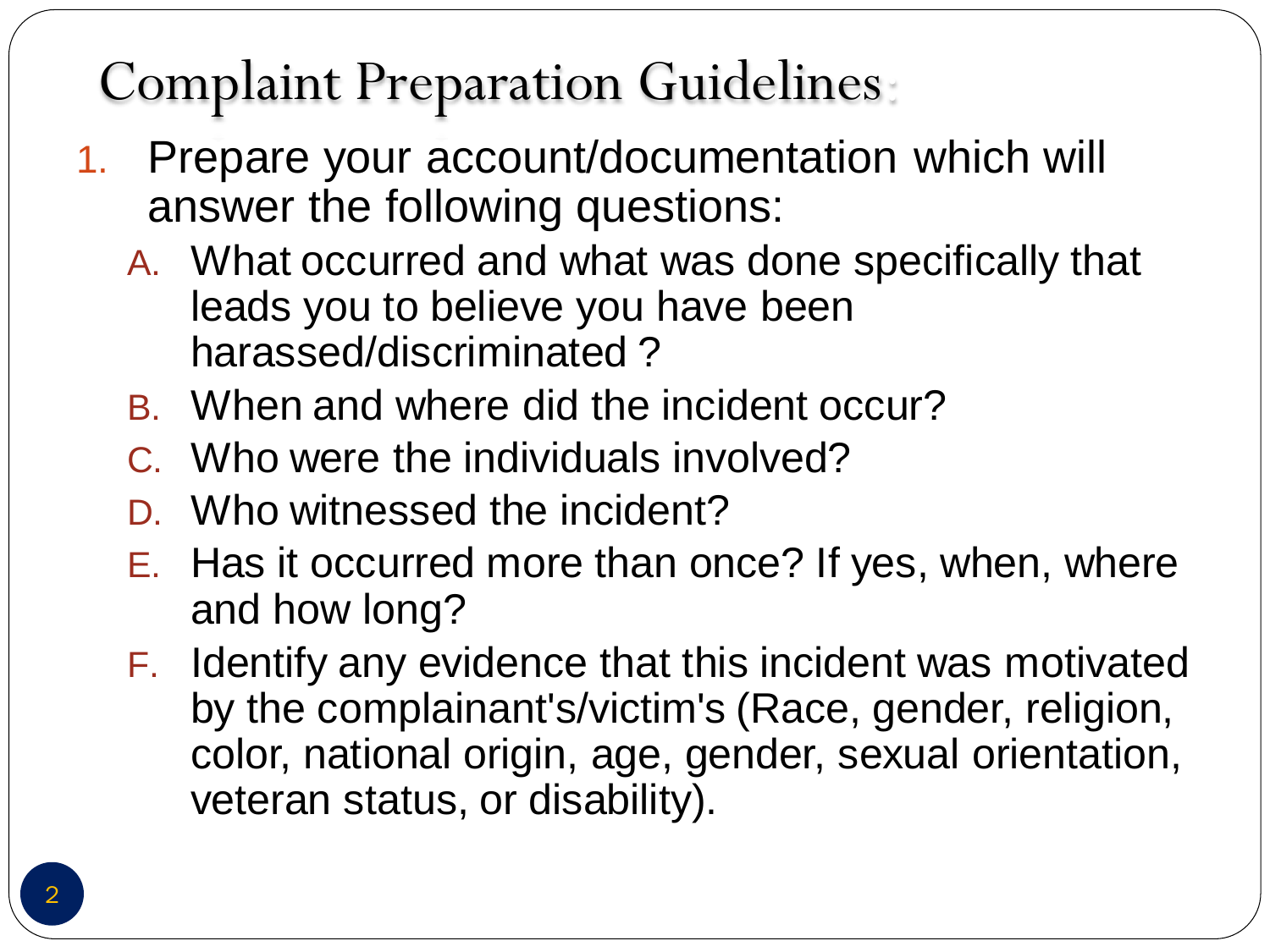Complaint Preparation Guidelines (cont'd):

- G. Have you shown or told the person that the behavior is unwelcome?
- H. Relief Demanded: What would you like to see happen (what action are you seeking to resolve the matter?)?
- I. Whom have you spoken to regarding this matter? When?
- J. What is the role of the accused individual on campus: faculty? staff? student? visitor? vendor?
- K. What is the name the accused individual(s) on campus?
- L. Please provide today's date, your printed name and a signature. (You will sign at the end of your document)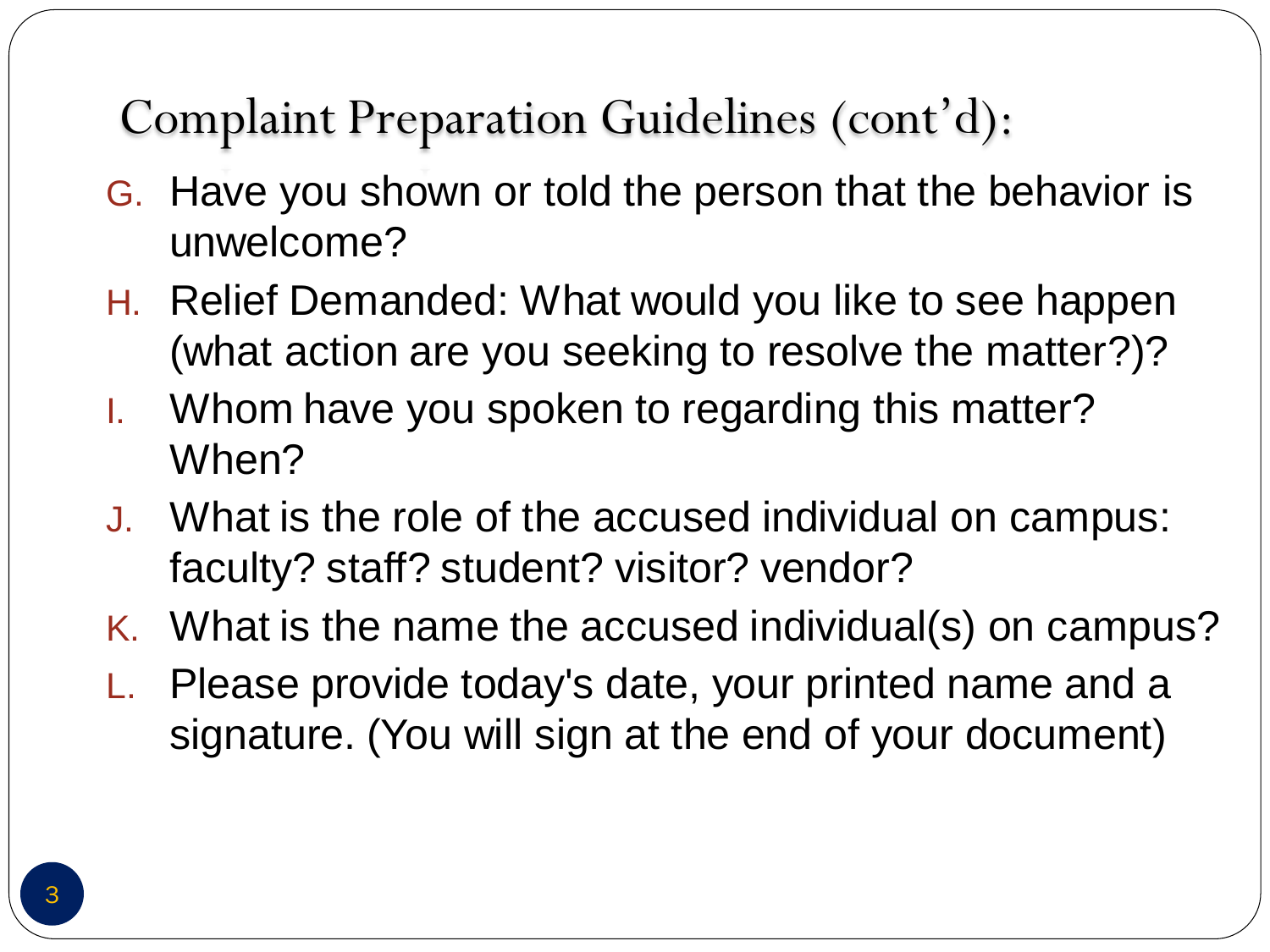## Complaint Preparation Guidelines (cont'd):

M. Additional notes: You know your complaint better than anyone else. Give the IDEA all of the details and answer all questions as fully as you can. Names, dates, places, and details of what happened should be as accurate as possible. Supporting documents, such as email messages, payroll slips or performance documentation, etc. can help to support allegations. If witnesses were present, it's important to give full names, what they will know and how the IDEA can contact them.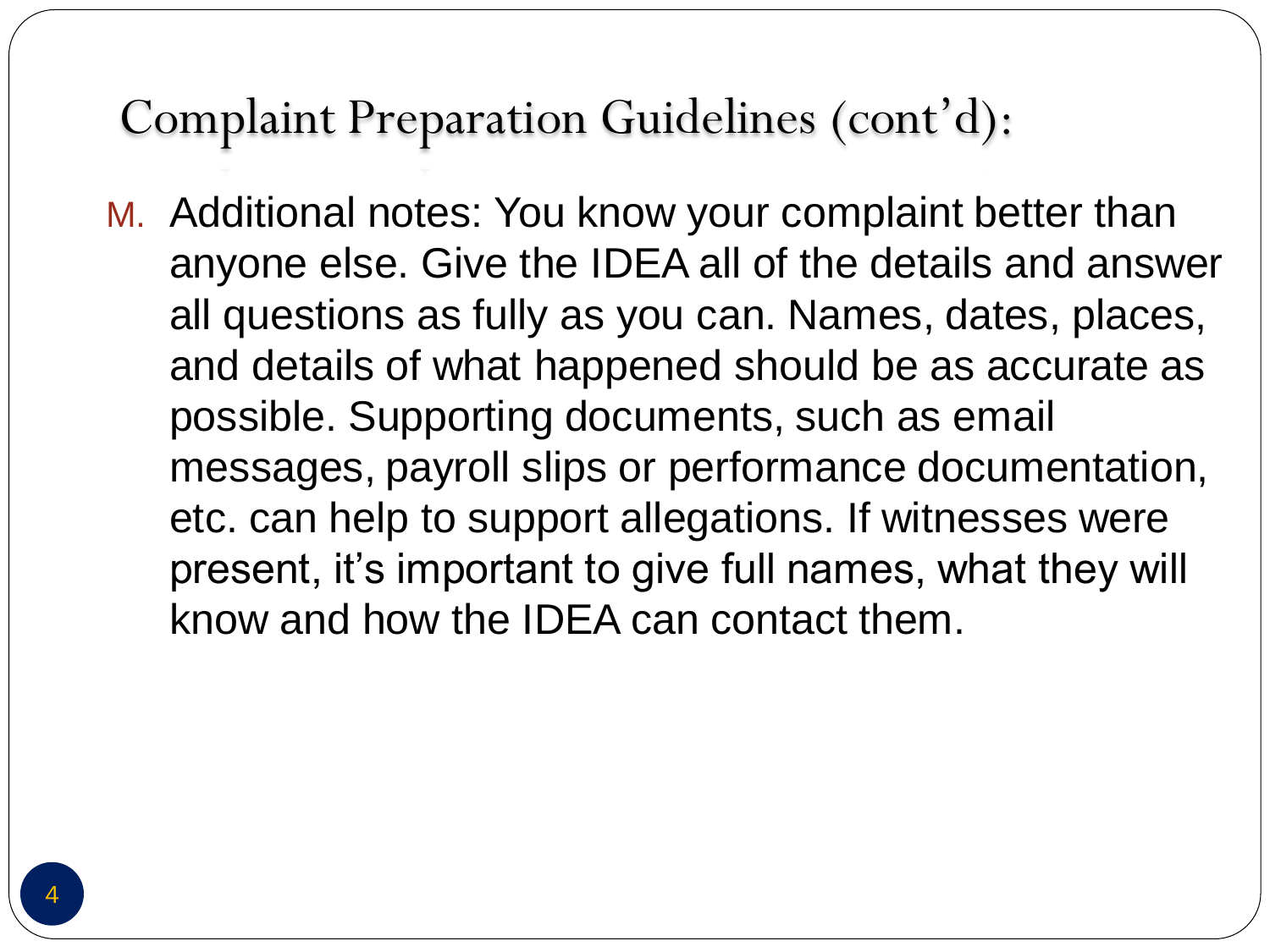Complaint Preparation Guidelines (cont'd):

- 2. Additionally, you will want to:
	- A. Check your document for grammatical or spelling errors to promote readability.
	- B. Keep the document in a safe location; not lying around
	- C. Make a list of whom you spoke with about the incident(s)
	- D. Avoid talking to others about the incident(s)
	- E. Avoid attempts to investigate
	- F. Call the Office of Institutional Diversity, Equity and Access (IDEA) at x3155 to schedule an appointment to discuss the next steps in the process.
- 3. Contact information:

A. Identify who the complaint against (Name of the individual(s)).

B. Identify your name and contact information (address, phone number, and email address)